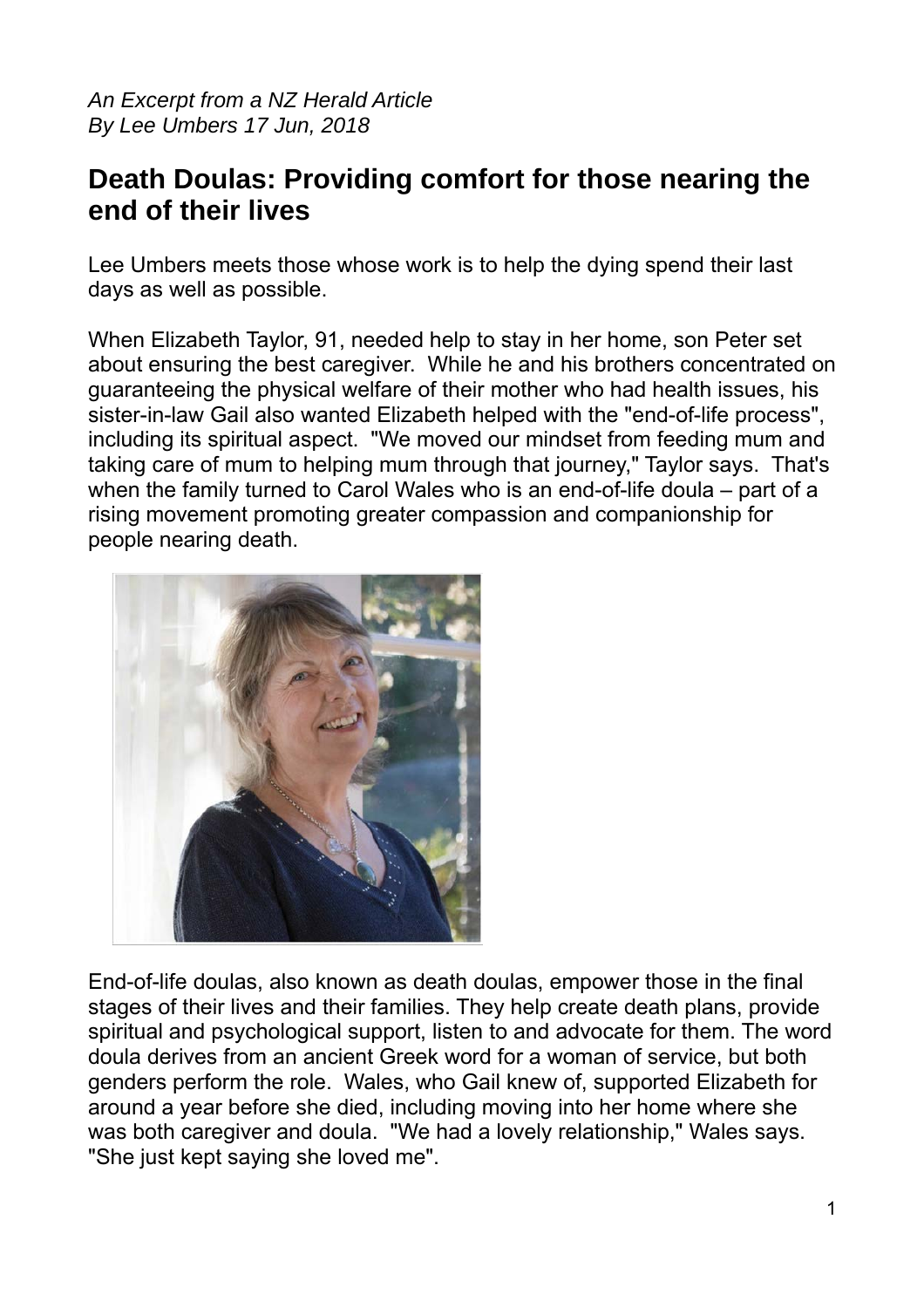Peter Taylor says Wales took great care of his mother and her role as a doula was invaluable for Elizabeth and the family. "She [Wales] just opened my eyes to the fact this was a process as natural as childbirth, "it's going to happen, so let's make this special. It took me a few weeks to process it. That the death process or journey was something that maybe should be embraced."

Taylor says his mother was able to have conversations with Wales and Gail "that she couldn't have with her boys". "I think she probably just thought that she'd freak us out."

"Carol being there and being able to pick up on those times where mum needed comfort or guidance was just so important to the quality of mum's last year."

Wales, also a celebrant, conducted Elizabeth's funeral. Taylor says it was precious hearing her "talk about her friend Elizabeth".

"Carol holds a special place in our hearts."

Taylor had not heard of an end-of-life doula before Wales. He would recommend that support, "it certainly brightened up mum's life."

Wales says the motivation for her to become an end-of-life doula came from supporting her mother through 12 years of care including rest homes before her death in 2012.

"I saw people die on their own. I wanted them to know there was someone there with them. It's such a comfort [to them] - just sitting there holding someone's hand or just talking to them gently."

Wales has been present at the moment of death of a number of those she has supported and seen how "in that last moment" or just before, they "have suddenly gotten calm". She says she has never been afraid of death. Her first experience of it was with her family cat, who she fetched water for and stayed with as he neared his end. "I just knew that I wanted to acknowledge his life. I was only about 7 at the time. It was really important to me."

After her mother's death, Wales, who has volunteered at hospices, completed an online end-of-life education course and began doula work. People she has been a doula to have told her how much they appreciated her being there. One called Wales "her angel". She has become and stayed friends with family